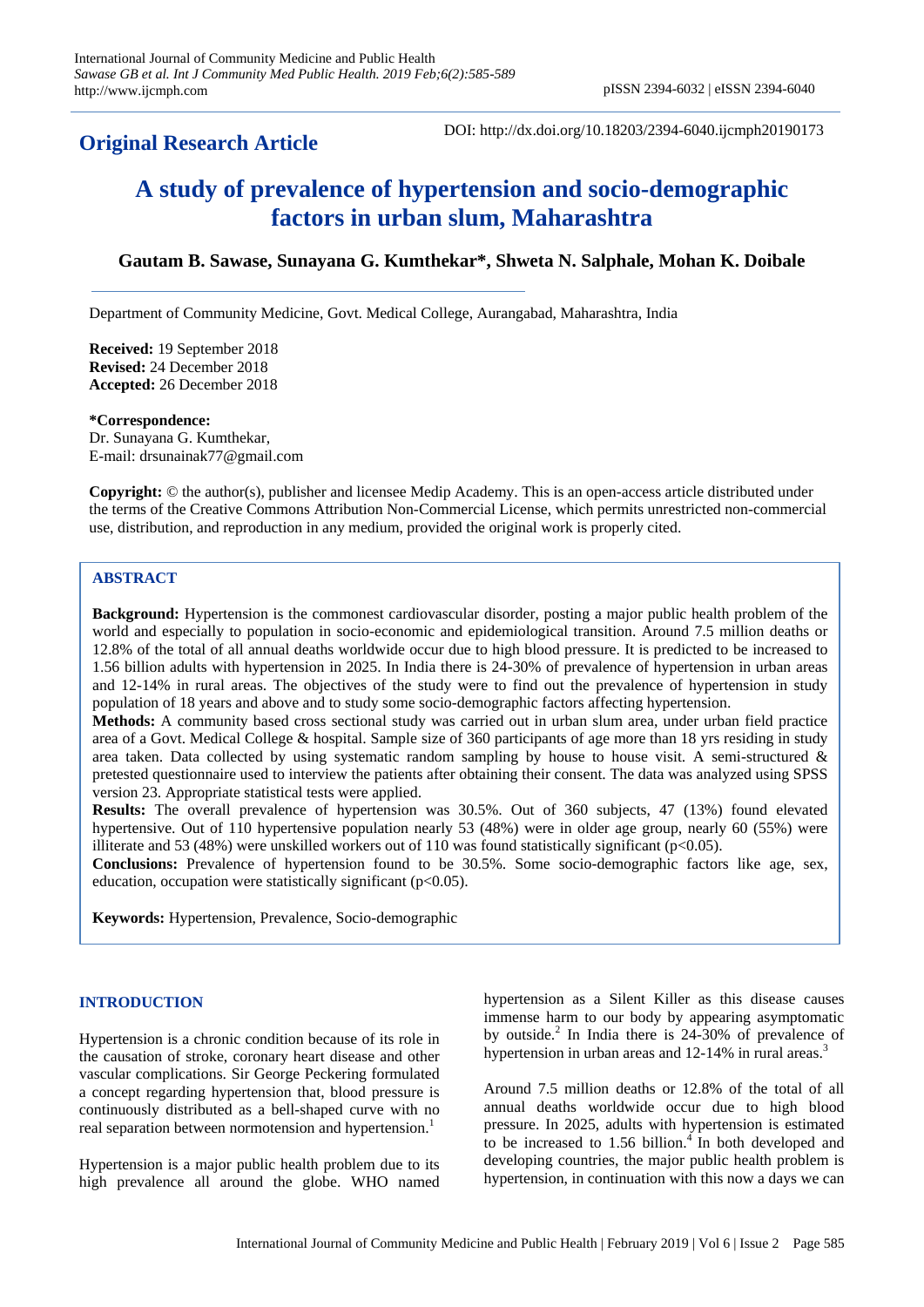see there is transition from communicable to noncommunicable disease burden load in developing countries.<sup>5</sup>

Accurate estimates of hypertension prevalence are therefore necessary to plan effective control measures. There is a felt need for the community based studies in urban and rural areas of our country with a view to determine the geographic differences in the prevalence of hypertension and the awareness of being hypertensive, their treatment seeking behaviour as well as their compliance to the treatment in terms of regularity. The present study was undertaken to estimate the prevalence of hypertension. The awareness status and health seeking behaviour among hypertensive population.

# **METHODS**

#### *Study design*

It is community based cross sectional study.

#### *Study place*

The study was undertaken in the urban field practice area of the Department of Community Medicine, Govt. Medical College, Aurangabad.

#### *Study duration*

1<sup>st</sup> November 2017- 31<sup>st</sup> January 2018

#### *Study population*

The study population comprised of people aged >18 years residing in the urban-field practice area of Govt. medical college, Aurangabad.

#### *Inclusion criteria*

Individual aged >18 yrs who are the permanent residents of in study area.

#### *Exclusion criteria*

Exclusion criteria were persons <18 years of age; pregnant woman; severely ill person.

# *Study procedure*

The present study was conducted in the field practice area of Urban Health Training Centre, Govt. Medical College, Aurangabad attached to the teaching hospital and medical college. Urban Health Centre is situated in the slums about 3 km from the teaching institute. The field practice area of Urban Health Centre consists of mainly Harshnagar and Labour colony areas & has population of 11450 (2011 census).

Urban Health Centre provides curative, preventive and promotive health services to the urban slum population in the surrounding area and conducts daily out-patient services viz General OPD, Pediatrics OPD, Chronic and specialist OPDs, Antenatal health check-ups and follow up services are provided to ANC and PNC mothers. National Health Programme like immunization, RNTCP and AIDS control programmes are also implemented.

Total 360 study participants of more than 18 years of age were considered by using systematic random sampling method. Data collected from November 2017 to January 2018 by doing house to house visits. Investigator visited each house and measured blood pressure of each and every individual according to inclusion criteria and study participant considered as having hypertension according to JNC VIII criteria given in table below. Along with this known cases of hypertension also taken in consideration. Data collected with semi-structured questionnaire in their local language after taking consent of study participants.

Hypertension is defined as a state of chronically elevated arterial blood pressure, as compared to what is normally expected, as per the defined level given in JNC VIII (Table 1).

#### **Table 1: JNC (Joint National Committee)-VIII.**

| <b>BP</b> category   | <b>Systolic</b><br>level (mm<br>Hg) |          | <b>Diastolic</b><br><b>level</b><br>$(\text{mm Hg})$ |  |
|----------------------|-------------------------------------|----------|------------------------------------------------------|--|
| <b>Normal</b>        | < 120                               | And      | <80                                                  |  |
| Elevated             | 120-129                             | And      | <80                                                  |  |
| Hypertension stage-1 | 130-139                             | Or       | 80-89                                                |  |
| Hypertension stage-2 | >140                                | $\alpha$ | >90                                                  |  |

#### *Sample size*

Considering prevalence of hypertension 26.2% in previous studies.<sup>3</sup> Sample size calculated in Open Epi software with urban slum population 11450 (2011) census) at 95% confidence interval was found to be 297. Considering 20% non response rate, sample size came 356.6 so investigator took round figure of 360.

#### *Data analysis*

Data entry and statistical analysis was done using SPSS version 24. The data collected using the above mentioned measures were analyzed using frequencies and percentages. Chi square test was used for testing the significance of association at P value of 0.05. Data analysis was done using SPSS version 23, Chi square test was applied.

#### *Ethical approval*

Institutional ethical committee's approval was taken before conducting study.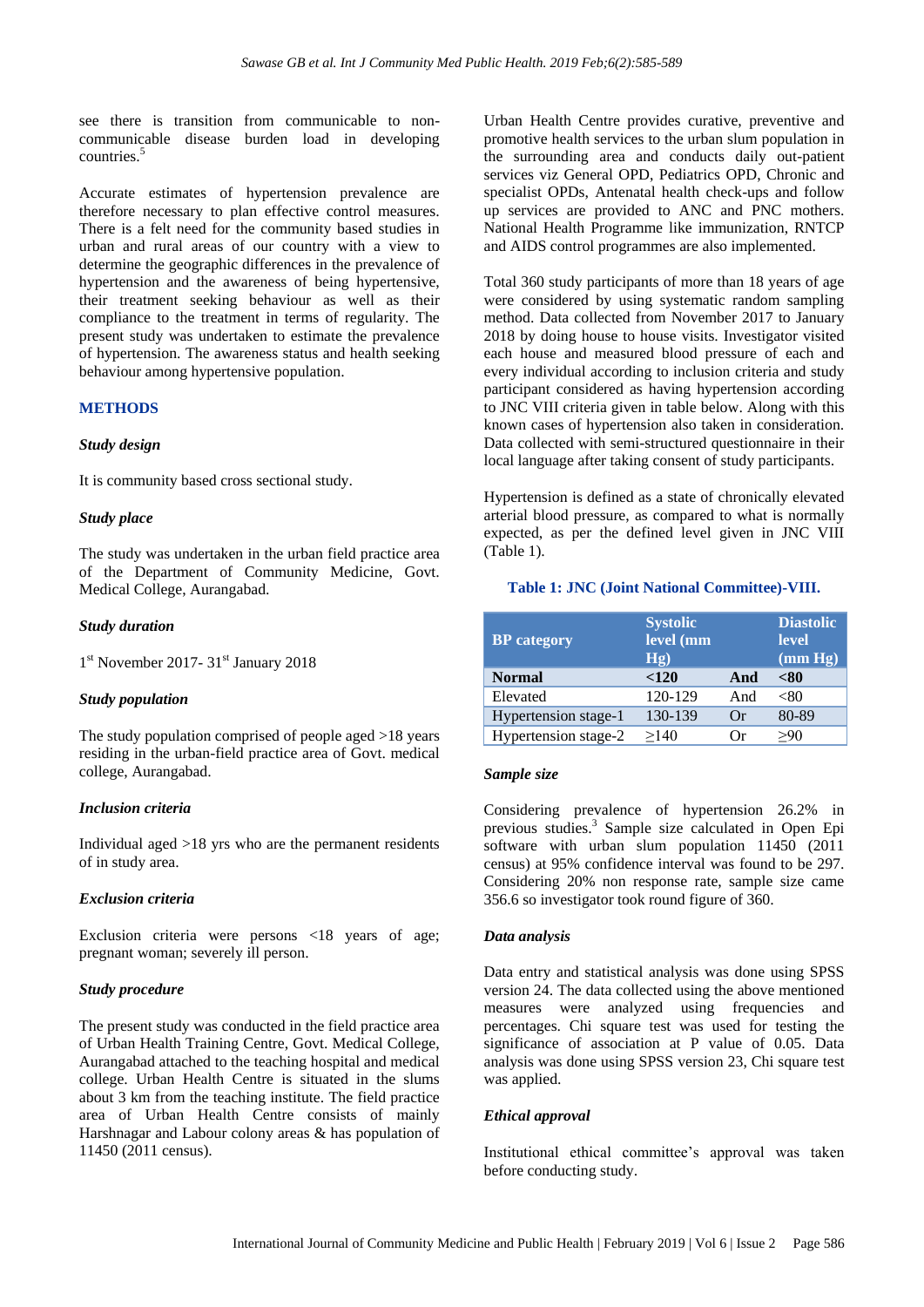#### **RESULTS**



#### **Figure 1: Distribution of study subjects according to JNC VIII criteria.**

In our study, 69.4% were having normal BP. 13.1% were having elevated BP (SBP 120-129 and DBP <80 mmHg). 10.8% were having stage I HTN (SBP 130-139 mmHg or DBP 80-89 mm Hg). 6.7% of the subjects were having stage II HTN (SBP  $>140$  mmHg or DBP  $>90$  mm Hg) giving a prevalence of 30.5% (Figure 1).

**Table 2: Relation of age with study participants.**

| <b>Study</b> | variable | <b>Hypertensive</b><br>$(n=110)$ $(\frac{9}{6})$ | Non-<br>hypertensive<br>$(n=250)$ $(\frac{9}{6})$ | $\overline{P}$ value |
|--------------|----------|--------------------------------------------------|---------------------------------------------------|----------------------|
| a)           | 18-35    | 14 (12.7%)                                       | 181 (72.4%)                                       |                      |
| b)           | 36-60    | $53(48.1\%)$                                     | 53 (21.2%)                                        | 0.00001              |
| C)           | 61-75    | 36 (32.7%)                                       | $14(5.6\%)$                                       |                      |
|              | >75      | $07(6.4\%)$                                      | $2(0.8\%)$                                        |                      |

Table 2 depicts higher prevalence of hypertension seen in age group 36-60 yrs. There is highly significant association between HTN and age (p<0.0001).



# **Figure 2: Relation of gender.**

Females have shown higher prevalence of HTN (64.5%) compared to male (35.5%). There is highly significant association between HTN and sex  $(p<0.0001)$  (Figure 2).

Table 3 depicts that 26.4% of hypertensive were Hindu, 57.3% were Muslim and 16.4% were of other religion.

There is no significant association between HTN and religion ( $p=0.518$ ).

|  | <b>Table 3: Relation of religion.</b> |  |  |
|--|---------------------------------------|--|--|
|  |                                       |  |  |

| <b>Study</b><br>variable | <b>Hypertensive</b><br>$(n=110)$ $(\frac{9}{6})$ | Non-<br>hypertensive<br>$(n=250)(\%)$ | <b>P</b> value |
|--------------------------|--------------------------------------------------|---------------------------------------|----------------|
| Hindu                    | 29(26.4)                                         | 55(22)                                |                |
| <b>Muslim</b>            | 63(57.3)                                         | 159(63.6)                             | 0.518          |
| <b>Other</b>             | 18 (16.4)                                        | 36(14.4)                              |                |



**Figure 3: Relation of education.**

Figure 3 depicts prevalence of hypertension is 54.5% in illiterate individuals compared to literate. There is highly significant association between HTN and education. (p≤0.000001).

Table 4 depicts that, 48.2% of hypertensive were unskilled workers, 25.5% in unemployed, 14.5% in semiskilled and remaining comes in skilled etc. Shows significant association between HTN and occupation.  $(p=0.0008)$ .



#### **Figure 4: Percentage of hypertensive who were already diagnosed and newly detected.**

Figure 4 shows that 81% of hypertensive were already diagnosed to have HTN while 19% were newly diagnosed hypertensive.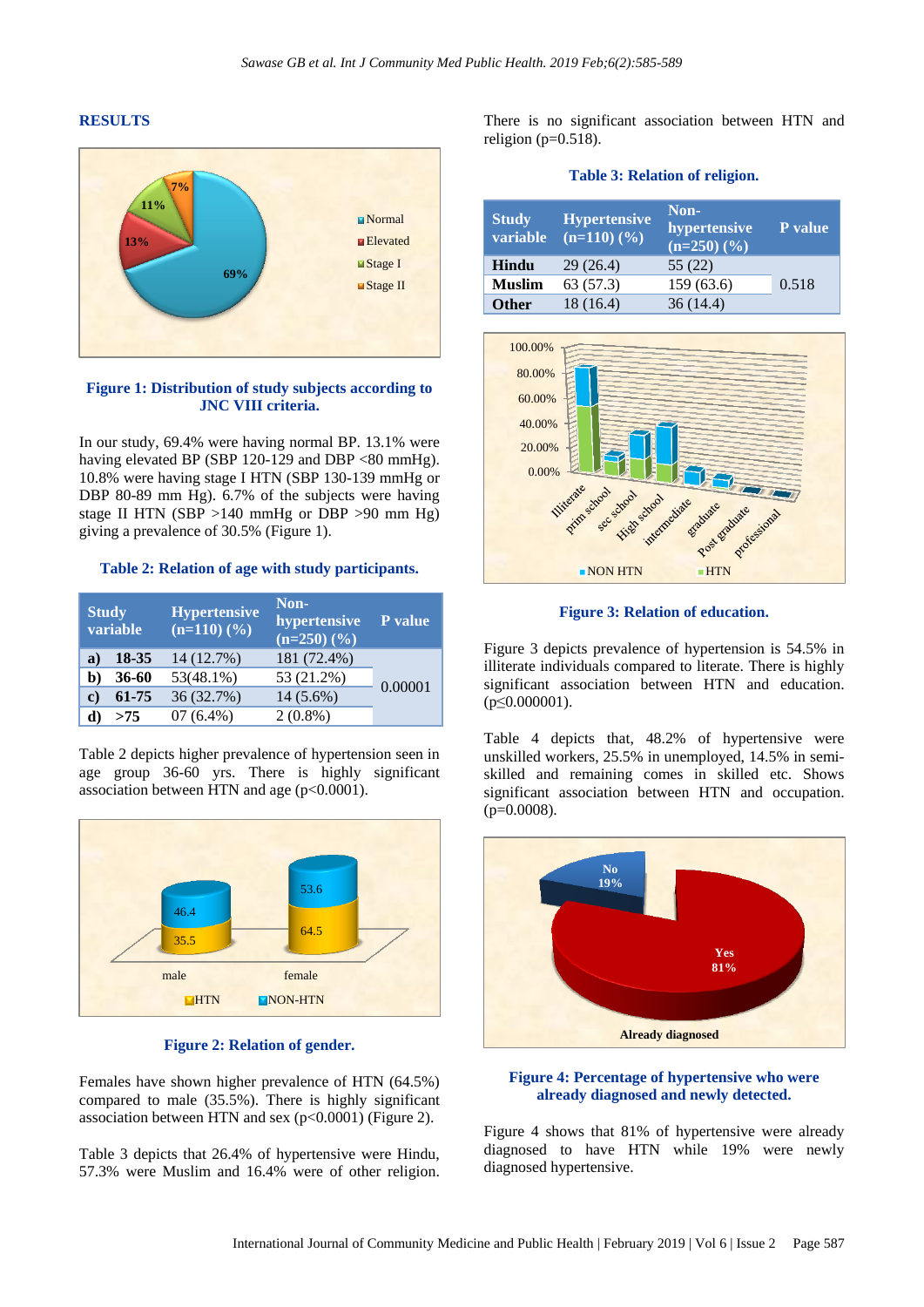|    | <b>Study variable</b>               | Hypertensive $(n=110)(\%)$ | Non-hypertensive $(n=250)$ $(\% )$ | <b>P</b> value |
|----|-------------------------------------|----------------------------|------------------------------------|----------------|
| 1. | Un-employed                         | 28(25.5)                   | 113(45.2)                          |                |
|    | <b>Unskilled workers</b>            | 53 (48.2)                  | 71 (28.4)                          |                |
| 3. | Semi-skilled                        | 16(14.5)                   | 41 $(16.4)$                        |                |
| 4. | <b>Skilled workers</b>              | 9(8.12)                    | 13(5.2)                            | 0.0008         |
| 5. | Clerk, shop-owner, etc <sup>*</sup> | 4(3.6)                     | 12(4.8)                            |                |
|    | 6. Semi-prefessional*               |                            |                                    |                |
| 7. | Professional <sup>*</sup>           |                            |                                    |                |

#### **Table 4: Relation of occupation.**

(\* = clubbed together for  $\chi^2$  purpose).

#### **DISCUSSION**

The present study was undertaken in the urban field practice area of Govt. Medical College, Aurangabad. The objective of this community based cross sectional study was to find the prevalence of hypertension and socio demographic factors associated with it among adults.

In our study, 110 were found to have hypertension giving a prevalence of 30.5%. Among them 81% of hypertensive were already diagnosed to have HTN while 19% were newly detected hypertensive according to JNC VIII criteria. The overall prevalence of hypertension in the present study (30.5%) was lower compared to study conducted in Raichur by Chethana et al. $2,4,6$  The prevalence was higher in comparison with the prevalence reported in study conducted by Bhardwaj et al in Nagpur as well as studies done by Mohan in Chennai and By Kaur et al in South India.<sup>7-9</sup>

Female exhibit higher prevalence of hypertension than their male counterparts (F: 53.6% and M: 46.4%). While studies done in Varanasi by Singh et al and by Singh in Rewa showed prevalence is more in males than females.4,10 Higher prevalence in females is found in study conducted by Reddy et al on Indian industrial population.<sup>11</sup> This may contribute to exposure of more female population while doing survey, as male members were out of house for working purpose during our visit hours.

Age related increase of hypertension is a common, but not a universal phenomenon. Prevalence of HTN found more in older age group it clearly follows the fact that as age advances, prevalence also increases because with increasing age, the stiffening of arterial walls occurs which ultimately causes increase in blood pressure. A study done by Chethana et al and Gupta reported that highest prevalence (56%) is seen in 60-65years age group.<sup>2,12</sup> A study on growing trend of high prevalence of hypertension in developing country conducted by Das et al is not showing similar result, rather they found high prevalence in younger population which may be due to restricted age group in study i.e.18-50 yrs.<sup>6</sup>

In present study low literacy rate showing high prevalence (54.5%) compared to prevalence of HTN in

literate (30.4%). Study done by Singh et al in Varanasi supports this finding. $\frac{4}{3}$  Such finding could be due to the reason that higher education imparts better knowledge & information about hypertension. Opposite findings were found in study done by Daniel et al in Nigeria.<sup>5</sup>

# **CONCLUSION**

From the results it is concluded that, prevalence of hypertension found to be 30.5%. 81% of hypertensive were already diagnosed while 19% were newly detected hypertensive. As age advances, prevalence of HTN also increases. Prevalence was more in females 53.6% compared to males 46.4% which is statistically significant. Illiterate population having more prevalence due to lack of knowledge and information about hypertension.

#### *Recommendations*

Routine screening for NCDs in the community. Programs are needed to improve the surveillance systems and implementation of community based screening programs for early detection of hypertension.

#### **ACKNOWLEDGEMENTS**

The authors would like to thank all the participants for participating in the study.

*Funding: No funding sources Conflict of interest: None declared Ethical approval: The study was approved by the Institutional Ethics Committee*

#### **REFERENCES**

- 1. Park. K. Text Book of Preventive and Social Medicine. 24th edition. Jablapur: Banarsidas Banot; 2017: 391-395.
- 2. Chethana KV, Anusha T, Mane A, Prasad VM, Sunkad VM. Prevalence of hypertension and its risk factors among adults in urban field practice area NMC, Raichur, Karnataka, India Int J Community Med Public Health. 2017;4(1):45-50.
- 3. Ingale AS, Dixit JV. Prevalence of Hypertension, Awareness & Health seeking Behaviour Among